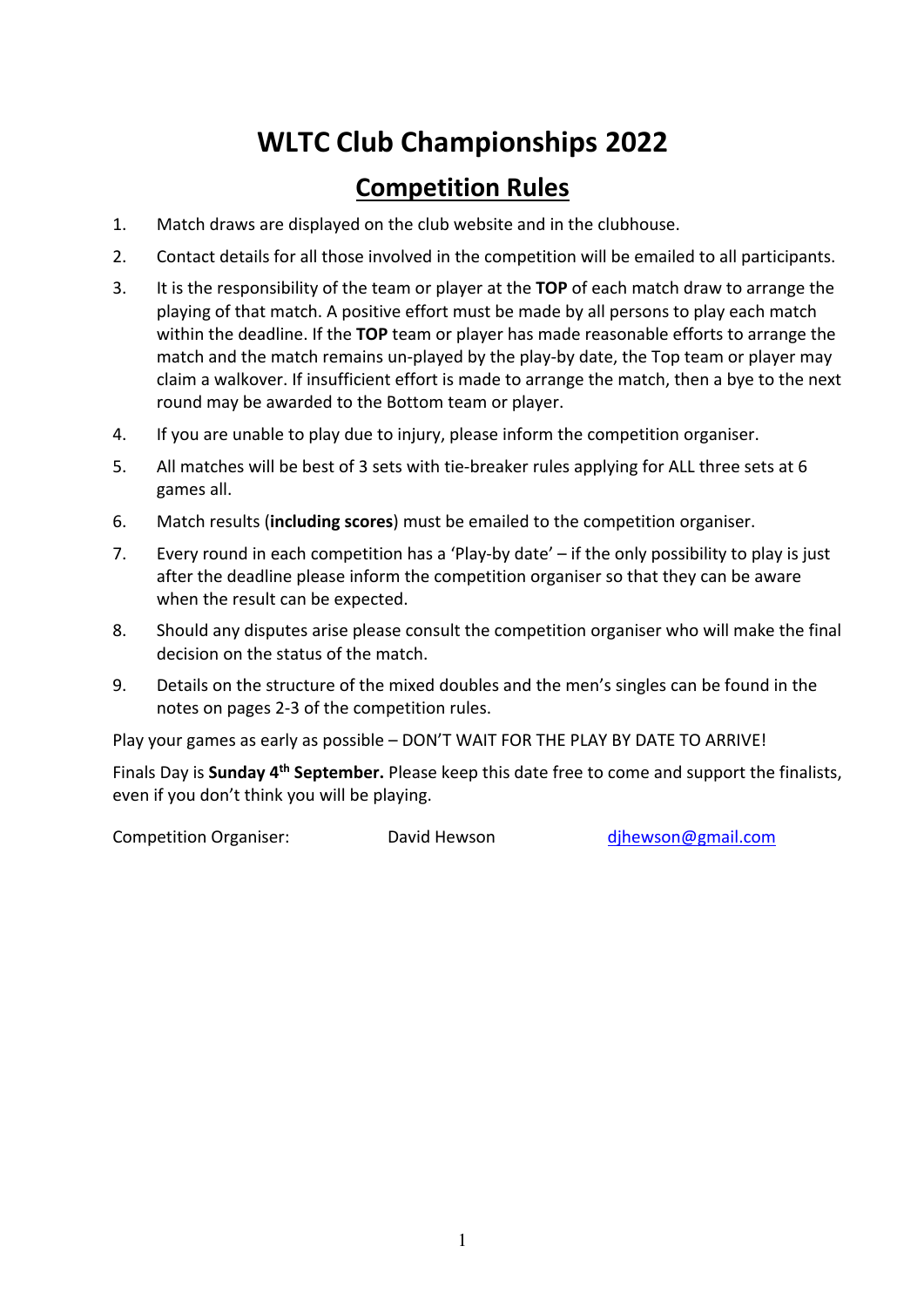### **Mixed Doubles Competition 2022**

- 1. The mixed doubles had 19 ladies and 28 men who entered so the draw including a losing lady format.
- 2. The top ten men's players were selected by the men's captain and given a bye into the first round.
- 3. One lady, Sue Blanshard, received a bye into the first round.
- 4. The remaining 18 ladies and 18 men were paired up and drawn to play a sudden-death preliminary round, with the men in each losing pair eliminated from the competition.
- 5. The losing ladies will all go into the draw for the first round of the competition, where they will be drawn with one of the seeded men for the full competition.
- 6. The nineteen remaining pairs will be seeded, with the top four pairs placed in the draw as seeds 1-4, with the remaining pairs place into the draw at random.
- 7. Six pairs will play in the first round, with the losers eliminated. The remaining sixteen pairs will contest the rest of the competition.

#### Seeded Men

- Ben Giddens (drawn to partner Sue Blanshard)
- Tom Allen
- Tom Burton
- Andy Clapp
- Dean Harris
- Andrew Innes
- Bob Innes
- Ed Saunders
- Darren Smith
- Tony Ward